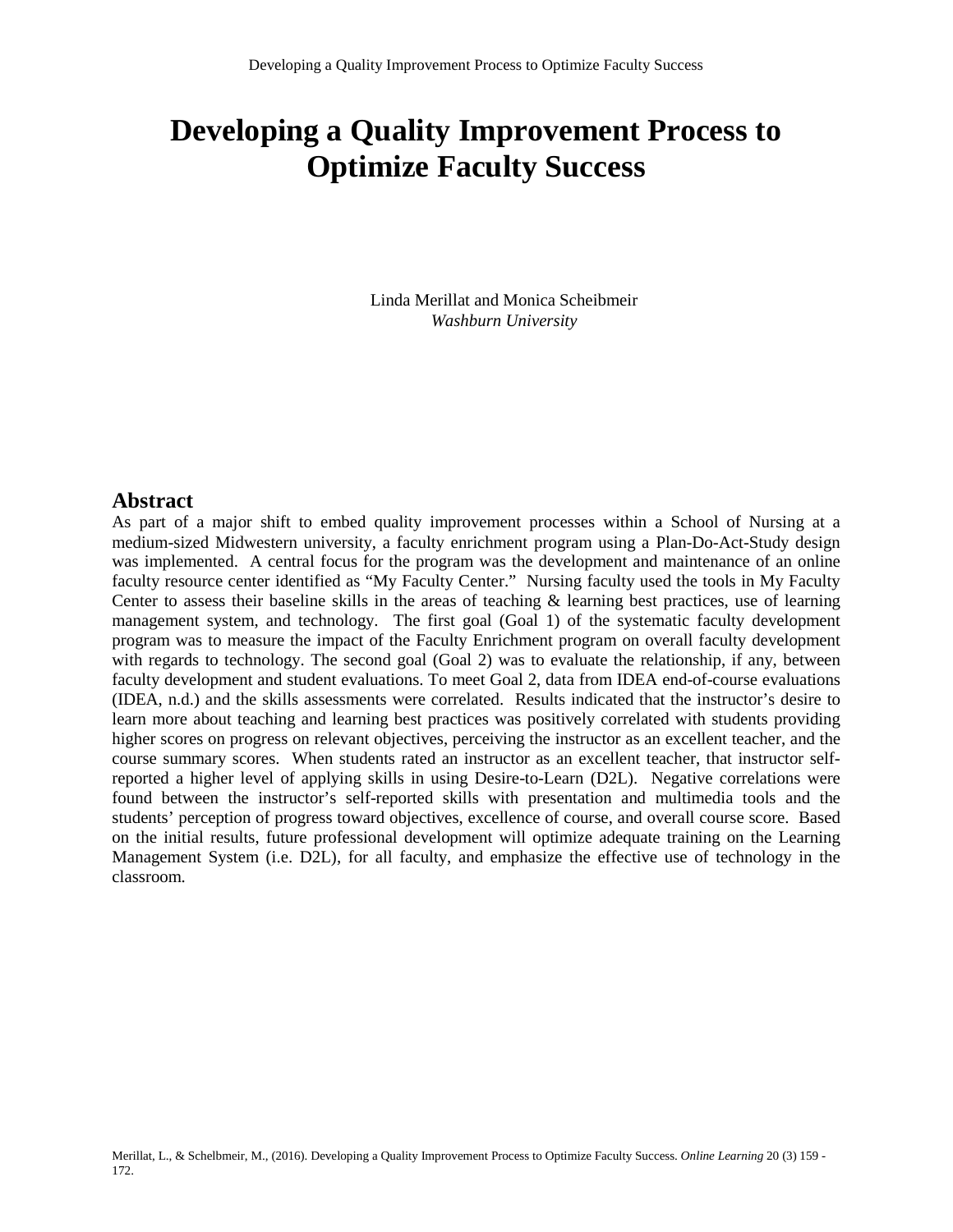# **Introduction**

Many nursing departments and schools have a disconnect between the increasing age of the nursing faculty workforce and the increased demands to improve and enhance the use of technology in nursing courses. The plethora of teaching modalities requires an assessment of faculty skills and comfort with technology in both the traditional face-to-face courses as well as those courses taught completely online. The administrative conundrum is to figure out how to assist both junior and senior nursing faculty with additional technology-related skills and to understand the impact of the use of new technological advances on the students' assessment of course delivery. One strategy would be to utilize a quality improvement model that methodically approaches the problem of faculty needs regarding technology. Structuring a systematic process would include data collection on every individual faculty member with regards to knowledge and skills related to technology within the design and delivery of the course, and then using the data to develop both individual and group learning opportunities to enhance existing technology-related teaching skills.

#### **Literature Review**

Like many disciplines, faculty members in the School of Nursing are experts in their content areas, but may have no formal preparation as educators. A meta-analysis of faculty development initiatives (Steinert, Mann, Centeno, Dolmans, Spencer, Gelula, & Prideaux, 2006) found that participants benefited from, and were satisfied with, faculty development programs. Key features of effective faculty development included:

- Use of experiential learning
- Provision of feedback
- Effective peer and colleague relationships
- Well-designed interventions following principles of teaching and learning
- Diversity of educational methods within single interventions

In a seminal article, Wilkerson and Irby (1998) outline a comprehensive faculty development program that integrates professional, instructional, leadership, and organizational development. The authors propose that faculty members should be oriented to their university and their various faculty roles. All faculty members should have access to teaching and learning workshops. Faculty members should be encouraged to grow as leaders in their fields. To be effective, faculty members must work within their organization's policies and procedures. In describing learner-centered professional development, Lewis (2000) recognized that professional development should involve instructors "in identifying what they need to learn and in developing learning experiences in which they will be involved" (p. 3). Faculty development should be continuous and ongoing.

Instructors in blended or online courses must develop new skills to be effective educators. Fuller (2006) identified a list of 23 "practice priorities" or skills important to effective teaching in several different nursing programs. Many of these skills must be taught or demonstrated to be learned well. Arah, Hoekstra, Bos, & Lombarts (2011) developed two instruments for evaluating instruction in clinical experiences.

Robinia (2008) found that nurse educators with strong online teaching efficacy beliefs valued instructional expert support, peer/mentor support, and preparatory courses and seminars for online teaching. One approach to providing preparatory courses is to embed them within an institution's learning management system (LMS). Baker (2003) found that an Online Technology Teaching Model (OTTM) that embedded technology and pedagogical training in an LMS was effective. Faculty reported that strategies perceived as useful, engaging, and learner-centered would be used to implement innovative technology tools within their courses. Badawood, Steenkamp, & Al-Werfalli (2013) describe a structured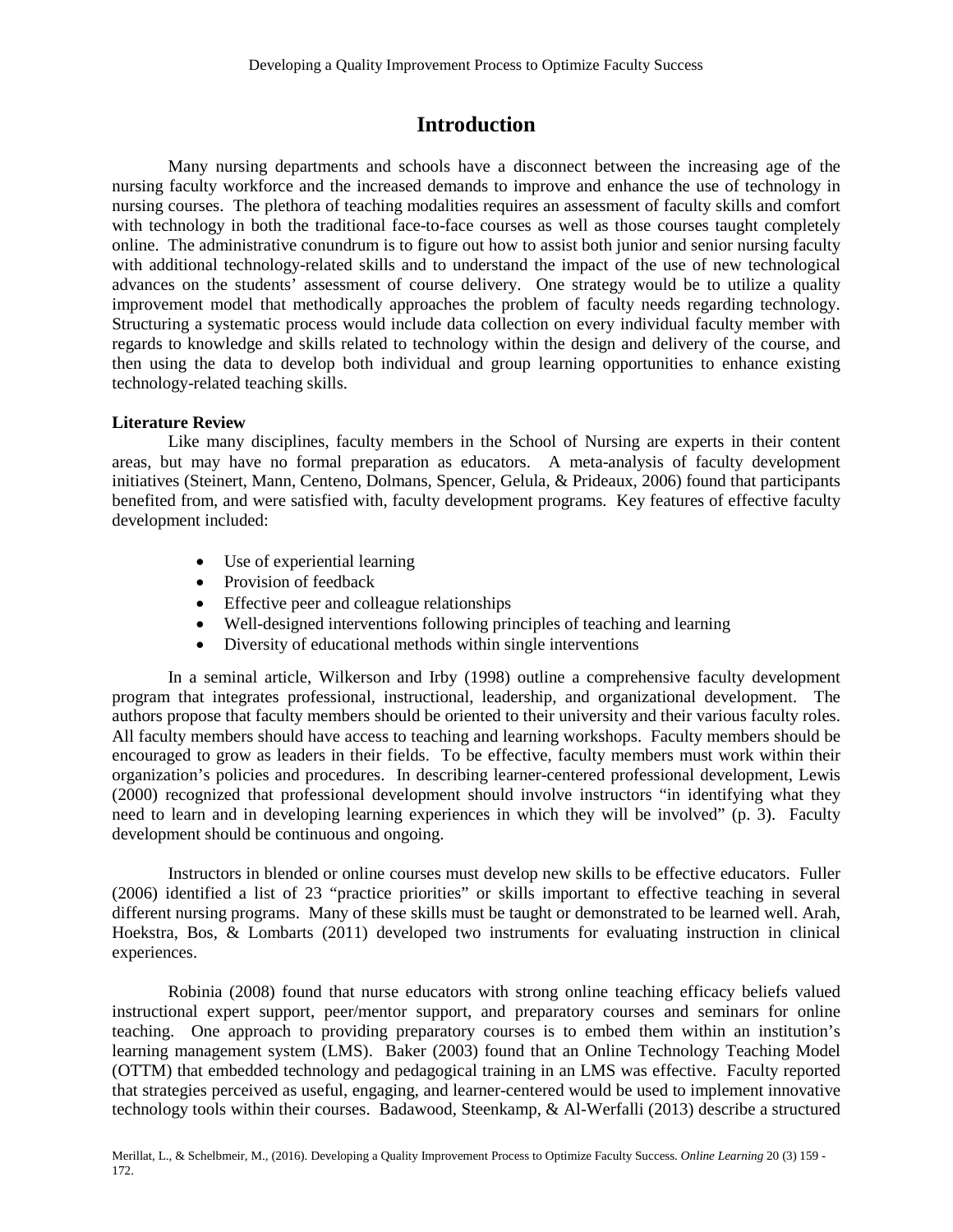approach for improved use of the LMS. The acronym OASA stands for Opening, Analyzing, Stimulation, and Achieving Processes. With OASA, a transformation of faculty capability occurs as faculty members move from Level 1 (awareness) through to Level 5 (use of the LMS to enhance teaching). Merillat (2011) found that faculty members that used online Learning Centers embedded in Blackboard, whether alone or followed by face-to-face training, use more Blackboard features in their web-only courses.

Wagner & Hulen (2015) reported on the benefits of having faculty members work with instructional designers. Instructional designers can assist by streamlining the design and development of the course as well as supplying fresh ideas to engage students. For many reasons, an instructional designer may not be available to work with faculty members as they develop their courses. Like other skills, instructional design skills can be taught. One approach is to embed this training in the LMS as well.

For nursing, it's important that faculty members not only be versed in educational technology, but also in the emerging technologies related to nursing (NLN Board of Governors, 2015). These emerging technologies include mobile health initiatives, cloud computing, virtual health care, and informatics. For a systematic, comprehensive approach to faculty development, skill development with these technologies must be considered as well.

Lewis (2000) stated that faculty development "should be connected to a comprehensive change process focused on improving student learning" (p. 3). The Faculty Enrichment program at the School of Nursing seeks to make this connection.

## **Methodology**

As part of a major shift to embed quality improvement processes within the organizational structure of a School of Nursing, a systematic faculty enrichment program was developed. The systematic plan used a Plan-Do-Study-Act design (How to Improve, n.d.). The initial step was to create metrics for assessing baseline skills (P) in the areas of teaching and learning best practices, learning management system skills (Desire-to-Learn, D2L), application of technology skills, and application of scholarship skills. Learning opportunities based upon this baseline assessment data were identified and targeted, and customized professional development was provided to the faculty (D). The next step in this quality improvement process was to correlate baseline assessment data with student course evaluations (S). Results from the correlational analyses were integrated into the existing faculty enrichment program (A) to enhance both faculty and student satisfaction with the teaching and learning process.

The chief outcomes from the Faculty Enrichment program focus on four key areas:

- Increased use and efficacy of technology for professional and educational purposes
- Improved implementation of teaching & learning best practices
- Increased evidence of scholarship among faculty members
- Increased evidence of advanced nursing concepts and innovation among faculty members

Activities of the Faculty Enrichment program include both internal and external opportunities. A central focus for the program has been the development and maintenance of an online faculty resource center, My Faculty Center (Figure 1). This faculty portal is supported by the Faculty Support Center [\(http://www.facultysupport.com\)](http://www.facultysupport.com/) and is accessible to faculty through the university's learning management system (LMS).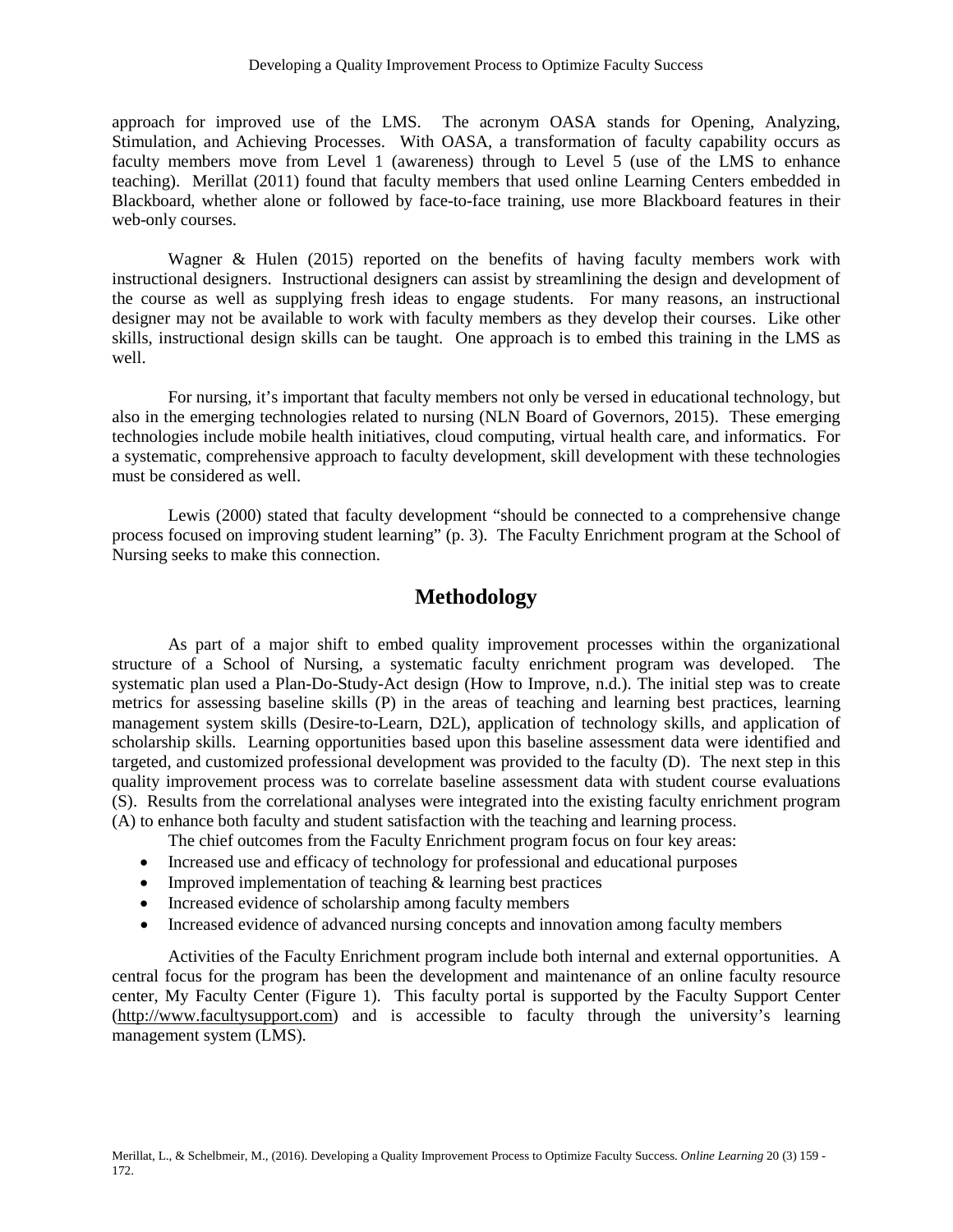

*Figure 1 - My Faculty Center*

Faculty members use the tools in My Faculty Center to assess their baseline skills in the areas of teaching and learning best practices, use of D2L, technology, and scholarship. On an annual basis, each faculty member meets with the School of Nursing's instructional designer. The assessments are reviewed, updated, and an individualized faculty development plan is created (Figure 2). Resources are automatically populated for specific goals. Priorities are established and follow-up sessions with the instructional designer are scheduled.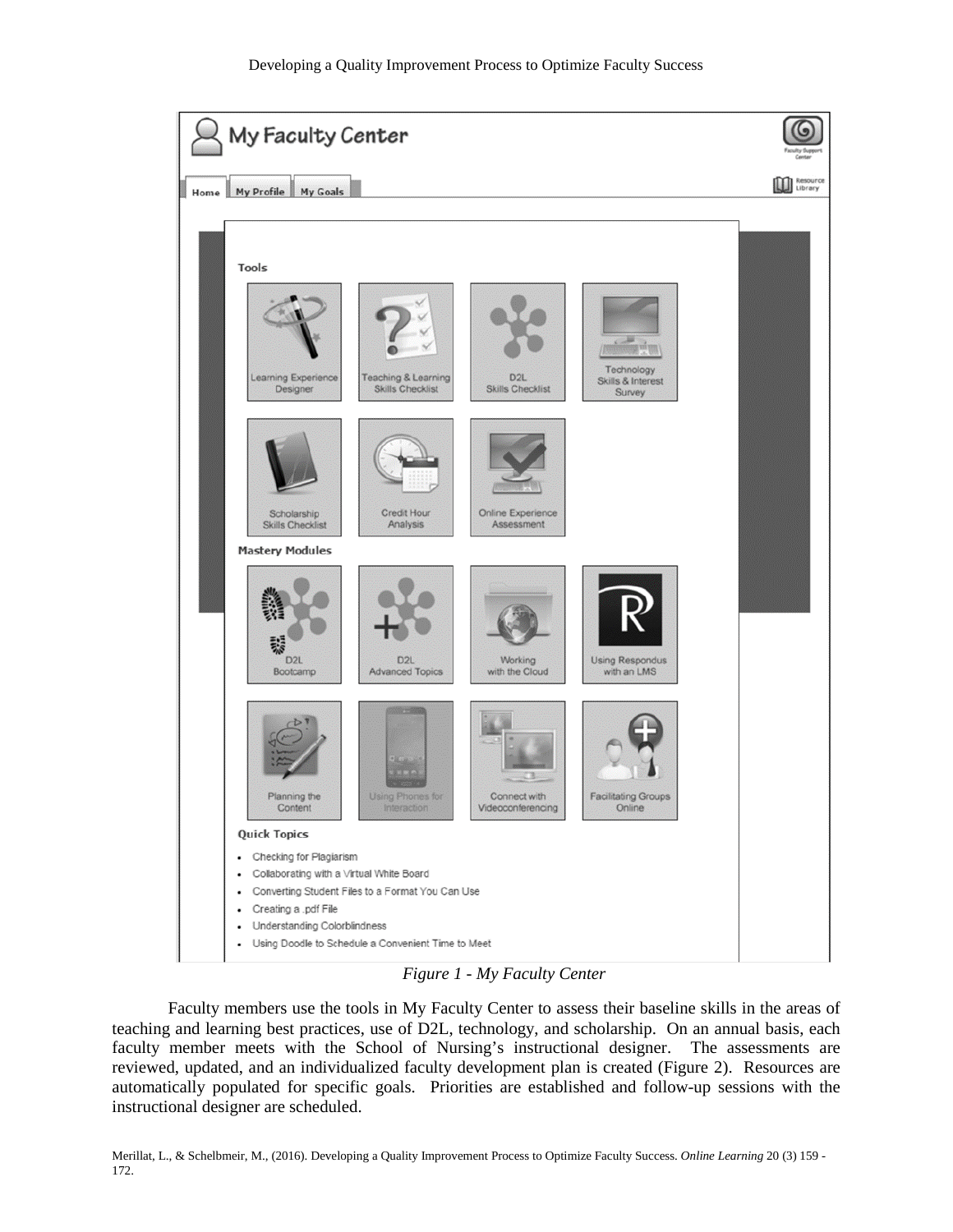### **Active Goals**

(Click in cell to edit, click off to save.)

| Goal                                                                 | <b>Notes</b>                                                                                                                                                                                                                                                                                                                                                                                                                                                                                                                                                                                  | Date Info<br>Provided | Date<br>Completed<br>(yyyy-dd-mm) (yyyy-dd-mm) | $\overline{\mathsf{x}}$ |  |  |
|----------------------------------------------------------------------|-----------------------------------------------------------------------------------------------------------------------------------------------------------------------------------------------------------------------------------------------------------------------------------------------------------------------------------------------------------------------------------------------------------------------------------------------------------------------------------------------------------------------------------------------------------------------------------------------|-----------------------|------------------------------------------------|-------------------------|--|--|
| <b>Teaching &amp; Learning Foundation</b>                            |                                                                                                                                                                                                                                                                                                                                                                                                                                                                                                                                                                                               |                       |                                                |                         |  |  |
| Learn more about teaching &<br>learning frameworks.                  |                                                                                                                                                                                                                                                                                                                                                                                                                                                                                                                                                                                               | 2015-01-30            |                                                | $\mathsf X$             |  |  |
|                                                                      | Interactive Teaching Design<br>Overview<br>Interactive Teaching Design (ITD)<br>is a conceptual framework that<br>combines key elements from<br>teaching and learning with<br>principles from interaction design.<br>It can be applied universally, but it<br>is especially useful for designing<br>learning experiences facilitated<br>using online environments.<br>A Self-Directed Guide to<br>Designing Courses for<br><b>Significant Learning</b><br>From Dr. L. Dee Fink, Director,<br>Instructional Development<br>Program, University of Oklahoma,<br>a full course-design worksheet. |                       |                                                |                         |  |  |
|                                                                      | <b>Communication Tools</b>                                                                                                                                                                                                                                                                                                                                                                                                                                                                                                                                                                    |                       |                                                |                         |  |  |
| Learn to manage my e-mail better.                                    |                                                                                                                                                                                                                                                                                                                                                                                                                                                                                                                                                                                               |                       |                                                | $\mathsf X$             |  |  |
| Context                                                              |                                                                                                                                                                                                                                                                                                                                                                                                                                                                                                                                                                                               |                       |                                                |                         |  |  |
| Learn to find research about the<br>current student characteristics. |                                                                                                                                                                                                                                                                                                                                                                                                                                                                                                                                                                                               | 2015-01-30            |                                                | $\mathsf{X}$            |  |  |
|                                                                      | <b>Characteristics of Adult</b><br>Learners with Implications for<br><b>Online Learning Design (save</b><br>file to read)<br>Comprehensive article on topic<br>written by Kathleen Cercone from<br>Association for the Advancement<br>of Computing in Education (<br>AACE) Journal.<br><b>Characteristics of</b>                                                                                                                                                                                                                                                                              |                       |                                                |                         |  |  |

*Figure 2- Example of Individualized Faculty Development Plan*

Faculty members work towards their goals individually, through one-on-one tutorials with an instructional designer and workshops. Time is allocated during each monthly faculty meeting to address topics of interest to the majority of attendees. Periodically, e-mails with attached resources are sent with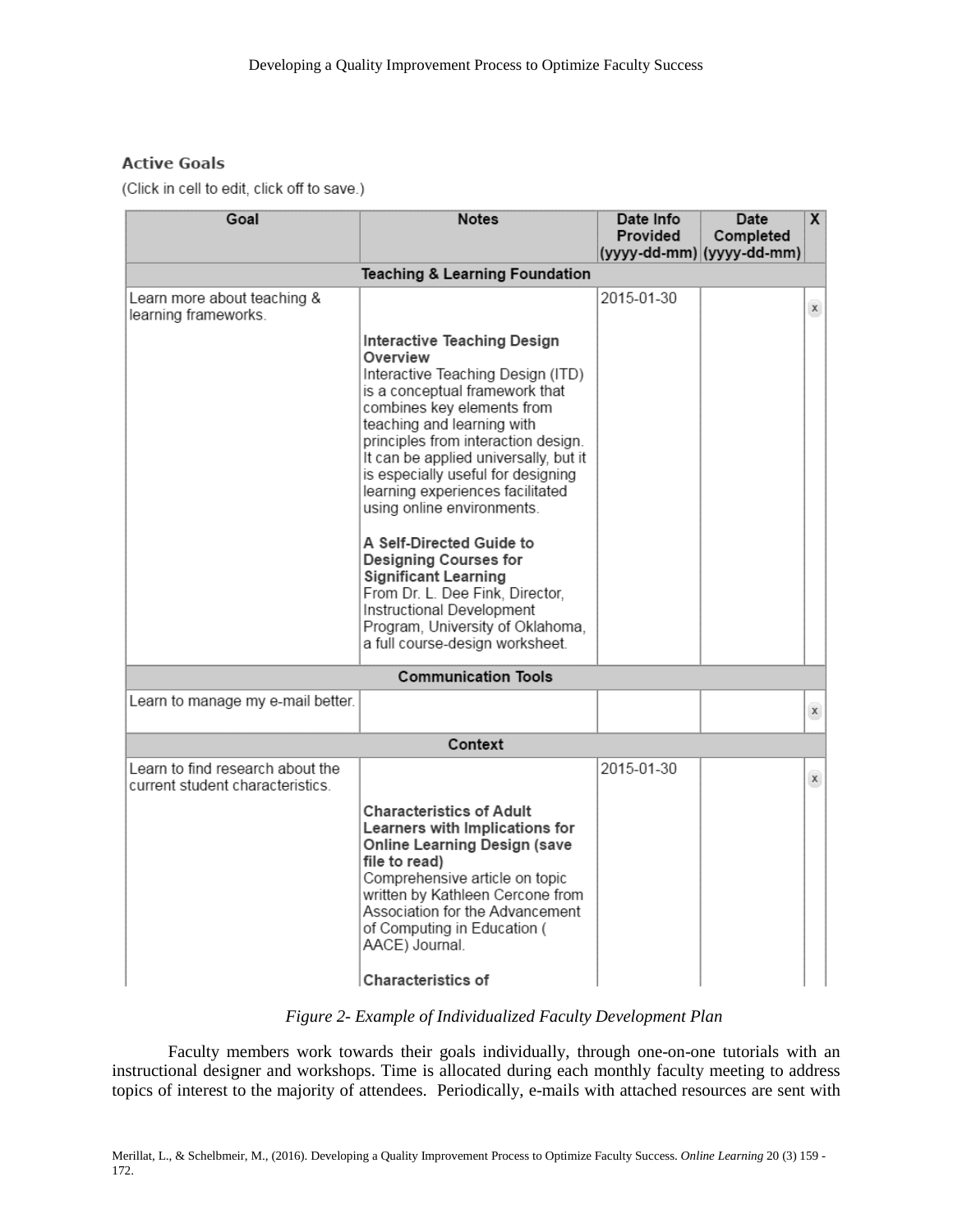time-sensitive or topical information. Through the Center for Teaching Excellence and Learning (C-TEL), which serves the entire university, faculty can attend workshops, seminars, and view videos and other tutorials.

#### **Participants**

Data was compiled for 68 courses from the Spring 2014 semester: 61 face-to-face and 7 online or practicum courses. The nursing courses were taught by 27 different nursing faculty at both the undergraduate (51 courses) and graduate levels (16 courses). All of the faculty members included in this analysis were full or part-time faculty. Adjuncts were not included in this initial analysis because they did not complete all of the assessment instruments during this time period. The end-of-course evaluations were administered to 1759 students with 1392 responding.

#### **Assessments and Measures**

Correlational analysis was conducted between four course evaluation summary scores with the sub-scales from three of our assessment instruments. The four-course evaluation summary scores from IDEA evaluations were for:

- Progress towards relevant objectives
- Perception of instructor as an excellent teacher
- Perception of course as an excellent course
- Overall summary score

The three assessment instruments and sub-scales included:

- Teaching  $& Learning Skills Checklist (Figure 3) 97 items, 7 sub-scales$ 
	- o Technology Access Skills
	- o Teaching & Learning Foundation
	- o Context
	- o Content
	- o Presentation
	- o Interaction
	- o Reflection
- Desire-to-Learn (D2L) Skills Checklist (Figure 4) 45 items, 5 sub-scales
	- o Content
	- o Presentation
	- o Interaction
	- o Reflection
	- o General D2L
- Technology Skills & Interest Checklist (Figure 5) 45 items, 10 sub-scales
	- o Basic Applications
	- o Communication Tools
	- o Class Management Tools
	- o Presentation Tools
	- o Interaction Tools<br>
	Collaboration Too
	- Collaboration Tools
	- o Multimedia Tools
	- o Reflection Tools
	- o Research Tools
	- o Nursing Applications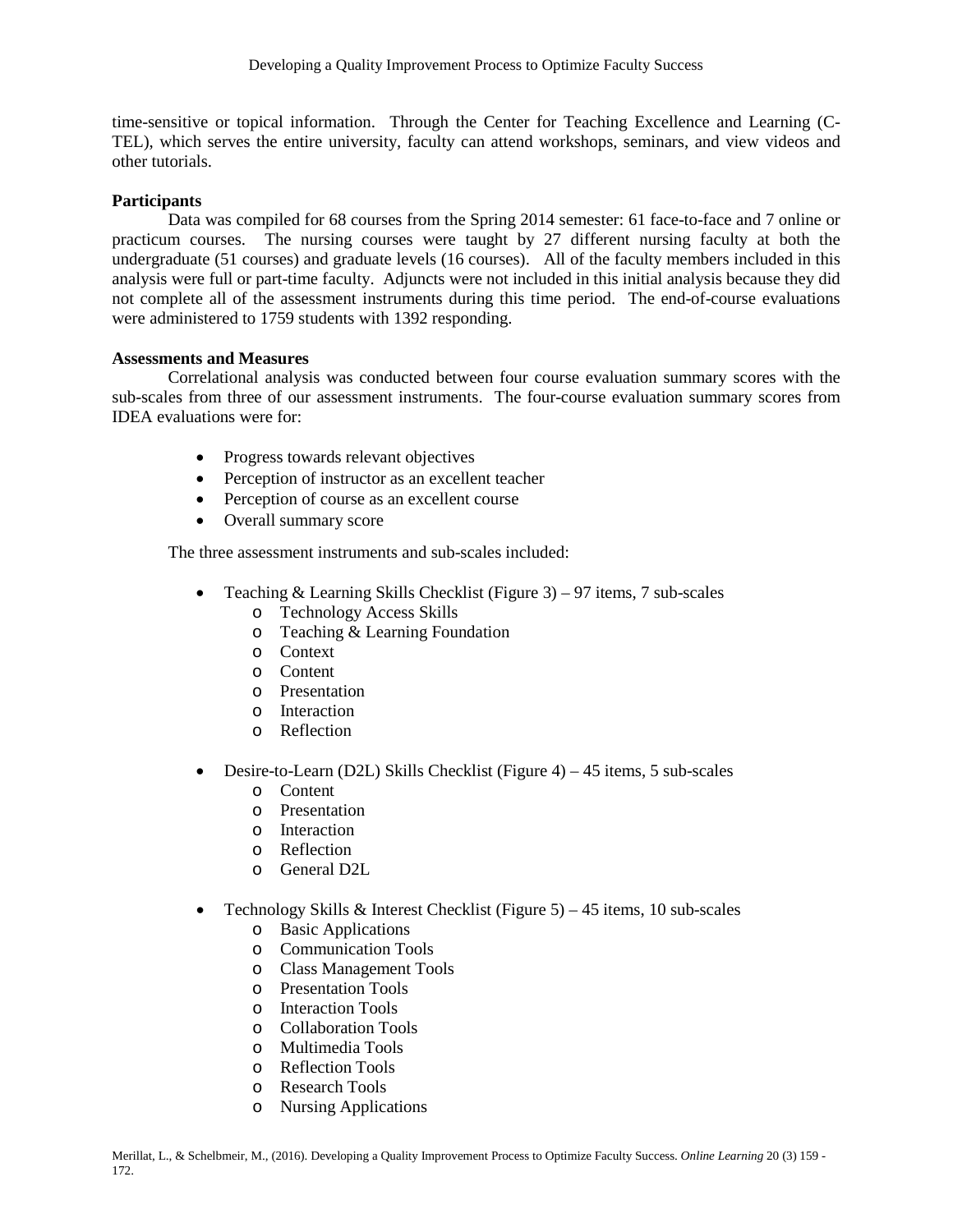This analysis did not include correlations with the Scholarship Skills Checklist because the sample size was too small.

| My Faculty Center                                                                                                                                                                                                                                                                                                                                                                                                       |                       |                                     |                          | aculty Suppor<br>Center |  |
|-------------------------------------------------------------------------------------------------------------------------------------------------------------------------------------------------------------------------------------------------------------------------------------------------------------------------------------------------------------------------------------------------------------------------|-----------------------|-------------------------------------|--------------------------|-------------------------|--|
| Home  <br>Tools                                                                                                                                                                                                                                                                                                                                                                                                         |                       |                                     |                          | Resource<br>Library     |  |
| <b>Teaching &amp; Learning Skills</b>                                                                                                                                                                                                                                                                                                                                                                                   |                       |                                     |                          |                         |  |
| For each of the items below, indicate if you apply the skill (check = Yes). If you would like more information about the item, check the box.<br>Just because you don't apply a given skill, doesn't mean you have to request more information. Also, the survey is focused on skills for<br>teaching online or blended courses. If you don't teach these types of courses, some of the questions may not apply to you. |                       |                                     |                          |                         |  |
| <b>Skill</b>                                                                                                                                                                                                                                                                                                                                                                                                            | I apply this<br>skill | I would like<br>more<br>information | <b>Not</b><br>Applicable | Comments                |  |
| <b>Technology Access Skills</b>                                                                                                                                                                                                                                                                                                                                                                                         |                       |                                     |                          |                         |  |
| I'm able to access and manage my university e-mail account.                                                                                                                                                                                                                                                                                                                                                             | 0                     | ∩                                   | $\Box$                   |                         |  |
| I'm able to access Self-Service Banner (SSB).                                                                                                                                                                                                                                                                                                                                                                           | $\Box$                | $\Box$                              | $\Box$                   |                         |  |
| I'm able to access MyWashburn.                                                                                                                                                                                                                                                                                                                                                                                          | ∩                     | ∩                                   | ∩                        |                         |  |
| I'm able to access D2L                                                                                                                                                                                                                                                                                                                                                                                                  | $\Box$                | $\Box$                              | $\Box$                   |                         |  |
| I know how to get help with my technology questions.                                                                                                                                                                                                                                                                                                                                                                    | ∩                     | ∩                                   | $\Box$                   |                         |  |
| I'm able to access my Washburn files remotely.                                                                                                                                                                                                                                                                                                                                                                          | n                     | $\Box$                              | $\cap$                   |                         |  |
| <b>Teaching &amp; Learning Foundation</b>                                                                                                                                                                                                                                                                                                                                                                               |                       |                                     |                          |                         |  |
| <b>Skill</b>                                                                                                                                                                                                                                                                                                                                                                                                            | I apply this<br>skill | I would like<br>more<br>information | <b>Not</b><br>Applicable | Comment                 |  |
| I am familiar with teaching & learning theories.                                                                                                                                                                                                                                                                                                                                                                        | ⋒                     | □                                   | $\Box$                   |                         |  |
| I am familiar with teaching & learning frameworks.                                                                                                                                                                                                                                                                                                                                                                      | $\Box$                | n                                   | $\Box$                   |                         |  |
| I am familiar with best practices for teaching online.                                                                                                                                                                                                                                                                                                                                                                  | ∩                     | ∩                                   | ∩                        |                         |  |
| I have access to Scholarship of Teaching & Learning materials                                                                                                                                                                                                                                                                                                                                                           | n                     | $\Box$                              | $\Box$                   |                         |  |
| I've recently read research into teaching and learning best<br>practices.                                                                                                                                                                                                                                                                                                                                               | $\Box$                | ∩                                   | $\Box$                   |                         |  |
| I've recently read research on online teaching methods and<br>strategies.                                                                                                                                                                                                                                                                                                                                               | $\Box$                | $\Box$                              | $\Box$                   |                         |  |

*Figure 3 - Teaching & Learning Skills Checklist*

| My Faculty Center<br>Home<br>Tools                                                                                                                                                                                                                                                                                                                                                                                      |                                         |                                     |                          | Center<br>Resource<br>Library |
|-------------------------------------------------------------------------------------------------------------------------------------------------------------------------------------------------------------------------------------------------------------------------------------------------------------------------------------------------------------------------------------------------------------------------|-----------------------------------------|-------------------------------------|--------------------------|-------------------------------|
| <b>D2L Skills</b>                                                                                                                                                                                                                                                                                                                                                                                                       |                                         |                                     |                          |                               |
| For each of the items below, indicate if you apply the skill (check = Yes). If you would like more information about the item, check the box.<br>Just because you don't apply a given skill, doesn't mean you have to request more information. Also, the survey is focused on skills for<br>teaching online or blended courses. If you don't teach these types of courses, some of the questions may not apply to you. |                                         |                                     |                          |                               |
| <b>Skill</b>                                                                                                                                                                                                                                                                                                                                                                                                            | I apply this<br>skill                   | I would like<br>more<br>information | <b>Not</b><br>Applicable | Comments                      |
| Content                                                                                                                                                                                                                                                                                                                                                                                                                 |                                         |                                     |                          |                               |
| I can upload files and documents.                                                                                                                                                                                                                                                                                                                                                                                       | $\begin{array}{ccc} \hline \end{array}$ | $\Box$                              | ∩                        |                               |
| I can insert images.                                                                                                                                                                                                                                                                                                                                                                                                    | $\Box$                                  | $\Box$                              | $\Box$                   |                               |
| I can insert videos and other multimedia.                                                                                                                                                                                                                                                                                                                                                                               | $\Box$                                  | $\Box$                              | □                        |                               |
| I can add descriptive or informative passages.                                                                                                                                                                                                                                                                                                                                                                          | $\Box$                                  | $\Box$                              | $\Box$                   |                               |
| I can create a new page/file.                                                                                                                                                                                                                                                                                                                                                                                           | □                                       | ∩                                   | ∩                        |                               |
| I can create a link                                                                                                                                                                                                                                                                                                                                                                                                     | $\Box$                                  | $\Box$                              | $\cap$                   |                               |
| I can create a checklist.                                                                                                                                                                                                                                                                                                                                                                                               | $\Box$                                  | $\Box$                              | $\Box$                   |                               |
| I can create a forum or discussion board                                                                                                                                                                                                                                                                                                                                                                                | $\cap$                                  | $\Box$                              | $\cap$                   |                               |
| I can create a dropbox.                                                                                                                                                                                                                                                                                                                                                                                                 | €                                       | ⊟                                   | €                        |                               |
| I can create a quiz.                                                                                                                                                                                                                                                                                                                                                                                                    | $\Box$                                  | $\Box$                              | $\Box$                   |                               |
| I can create a survey.                                                                                                                                                                                                                                                                                                                                                                                                  | □                                       | $\Box$                              | $\qquad \qquad \Box$     |                               |
| I can add a link to an existing object.                                                                                                                                                                                                                                                                                                                                                                                 | $\Box$                                  | $\Box$                              | $\Box$                   |                               |
| ملتلة ممم طبيم ماملهم مممط                                                                                                                                                                                                                                                                                                                                                                                              |                                         |                                     |                          |                               |

*Figure 4 - D2L Skills Checklist*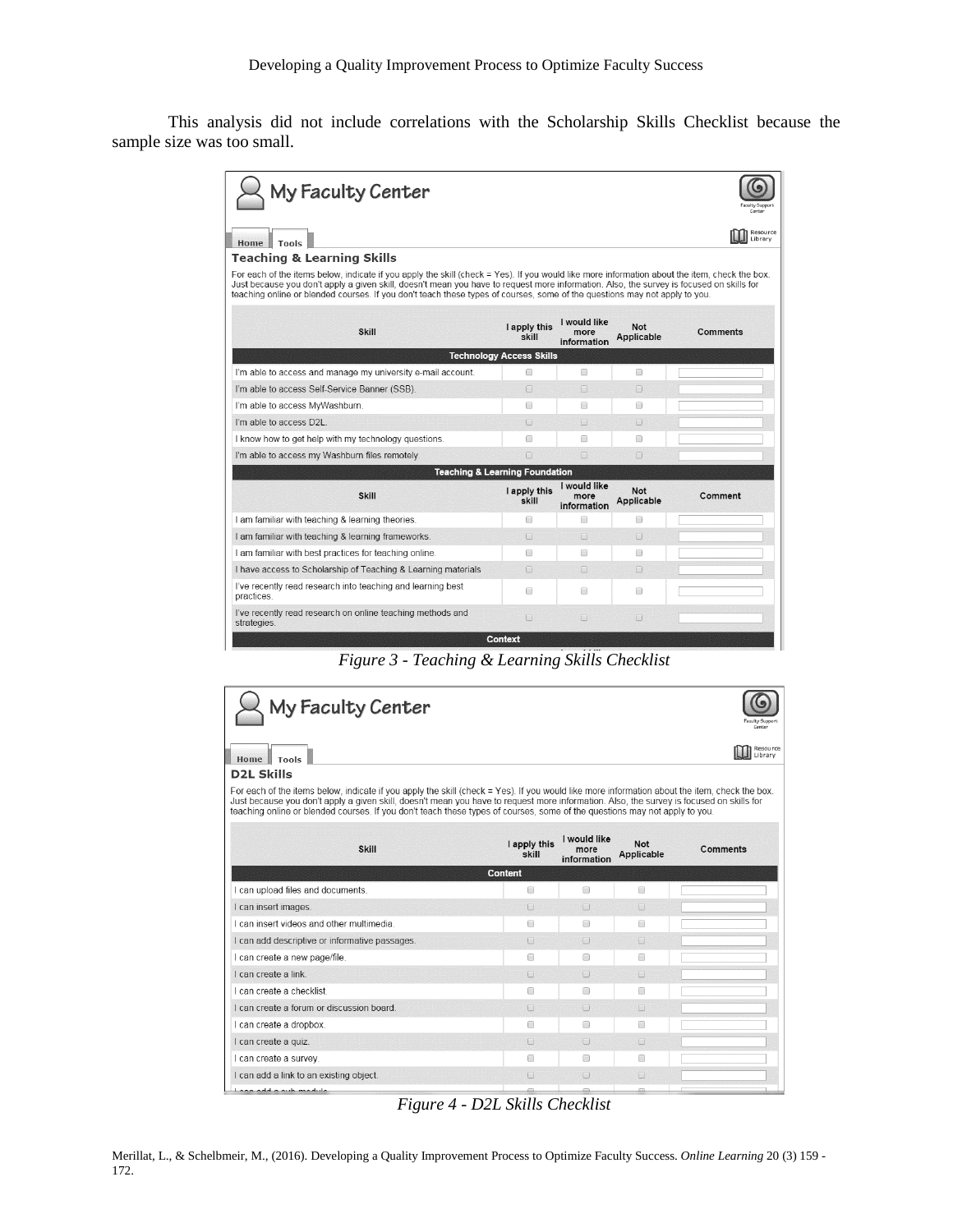| Home Tools                                                                                                                                                                                                                                                 |                                 |                                                              | Resource<br>Library |
|------------------------------------------------------------------------------------------------------------------------------------------------------------------------------------------------------------------------------------------------------------|---------------------------------|--------------------------------------------------------------|---------------------|
| <b>Technology Skills &amp; Interest Survey - Nursing</b>                                                                                                                                                                                                   |                                 |                                                              |                     |
| For each of the technology areas below, you'll be responding to two questions:<br>First, what is your skill level from low to high (1-4) in applying the skill;<br>Second, what is your interest in learning more about this technology low to high (1-4). |                                 |                                                              |                     |
| <b>Technology Area</b>                                                                                                                                                                                                                                     | <b>Skill Level</b>              | Interest in<br>Learning<br>More                              | <b>Comments</b>     |
| <b>Basic Applications</b>                                                                                                                                                                                                                                  |                                 |                                                              |                     |
| Web Browser<br>* Adding plug-ins<br>* Managing bookmarks<br>* Using different browsers                                                                                                                                                                     | $1 - Low$<br>$\mathbf{v}$       | $1 - Low \rightarrow$                                        |                     |
| Common plug-ins: * Adobe Reader * Shockwave * Quicktime * Java                                                                                                                                                                                             | $1 - Low$<br>$\pmb{\mathrm{v}}$ | $1 - Low \rightarrow$                                        |                     |
| Word Processing<br>* Using Styles<br>* Table of Contents<br>* E-mail Merge<br>* Assigning projects to students                                                                                                                                             | $1 - Low \cdot v$               | $1 - Low \cdot v$                                            |                     |
| <b>Slide Presentation</b><br>* Updating the Master slides<br>* Embedding Video<br>* Providing Narration<br>* Assigning projects to students                                                                                                                | $1 - Low \rightarrow$           | $1 - Low \rightarrow$                                        |                     |
| Spreadsheets<br>* Graphs and charts<br>* Formatting for print<br>* Using like a database<br>* Assigning projects to students                                                                                                                               | $1 - Low \rightarrow$           | $1 - Low \rightarrow$                                        |                     |
| Databases<br>* Creating a database<br>* Creating queries<br>* Importing/Exporting                                                                                                                                                                          | $1 - Low \rightarrow$           | $1 - Low$<br>$\boldsymbol{\mathsf{v}}$                       |                     |
| <b>Communication Tools</b>                                                                                                                                                                                                                                 |                                 |                                                              |                     |
| F-mail<br>* Managing large volumes of e-mail<br>* Establishing an e-mail policy<br>* Archiving and backup<br>* Dietribution liete<br>$\overline{\phantom{a}}$                                                                                              | $1 - Low \rightarrow$           | $1 - Low \rightarrow$<br>$\sim$<br>$\mathbf{v}$ $\mathbf{v}$ |                     |

*Figure 5 - Technology Skills & Interest Checklist*

## **Results**

After correcting for Type I error using the Benjamini & Hochberg procedure (McDonald, 2015) with a false discovery rate of .1, new *p* values were calculated to determine levels of significance. Overall, when students rated an instructor as an excellent teacher, that instructor self-reported a higher level of applying skills in these areas with a medium effect size (Becker, 2000):

| <b>Skill Area</b>          | <b>Statistic</b> | <b>Significance</b> |
|----------------------------|------------------|---------------------|
| Managing D2L content       | $r(64) = .328$   | p < .02             |
| Using D2L reflection tools | $r(64) = .282$   | p < .04             |
| Using D2L overall          | $r(64) = .304$   | p < .05             |

*Table 1 - Learning Management System (DL2) Correlations*

In examining the other IDEA summary scores, negative correlations were found. In reporting progress on relevant objectives, students scored the course lower while the instructors self-reported a higher level of skill using presentation tools,  $r(66) = -.294$ ,  $p < .02$ , and a higher level of skill using multimedia tools,  $r(66) = -.370$ ,  $p < .01$  with a medium effect size (Becker, 2000).

Similar correlations were found when students rated the course as an excellent course. Students scored the course lower while the instructors self-reported a higher level of skill using presentation tools,  $r(66) = -.321$ ,  $p < .02$ , and a higher level of skill using multimedia tools,  $r(66) = -.353$ ,  $p < .01$  with a medium effect size (Becker, 2000).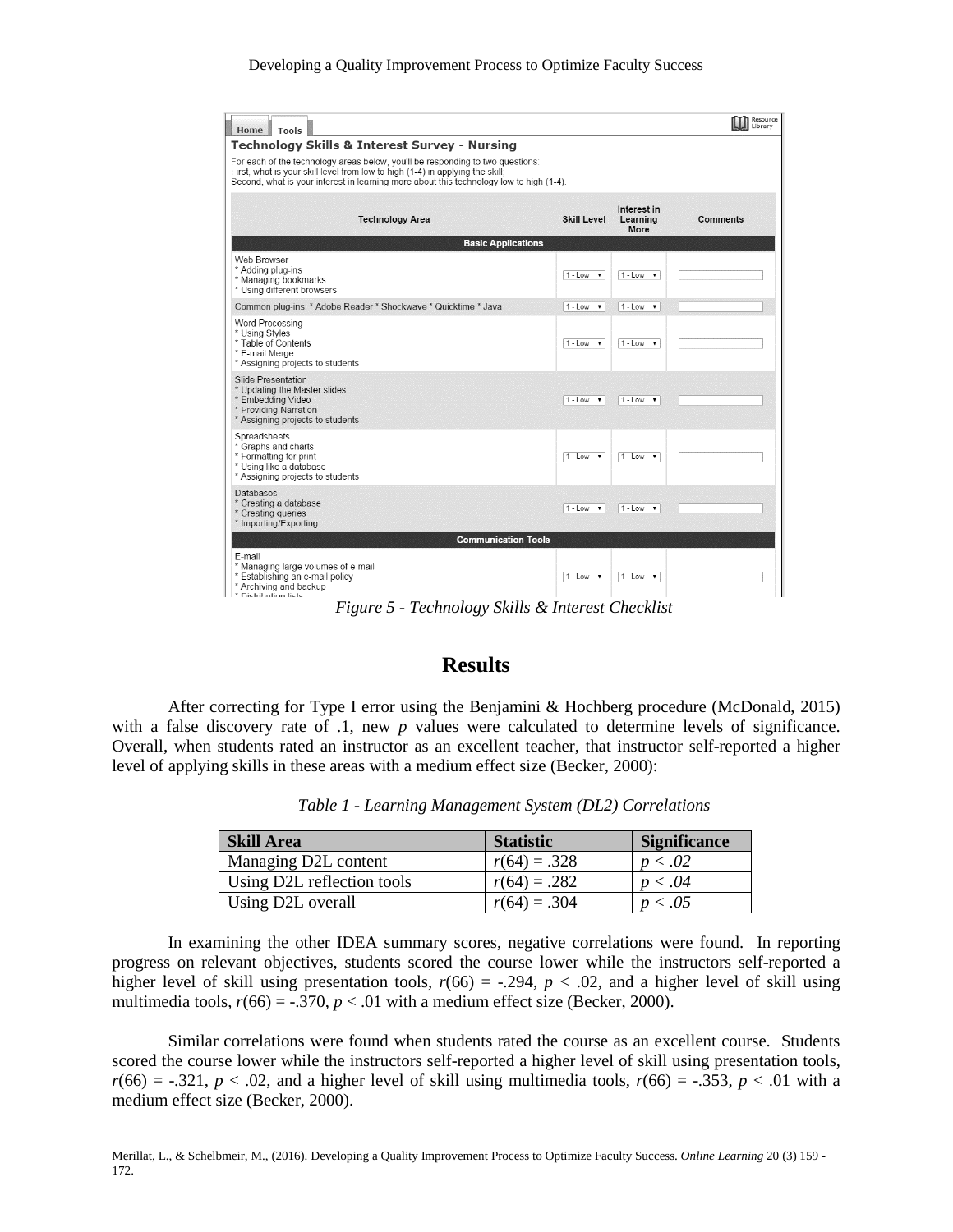When evaluating the summary score for the course, courses with a lower score were negatively correlated when instructors self-reported a higher level of skill using multimedia tools,  $r(66) = -0.314$ ,  $p <$ .01 with a medium effect size (Becker, 2000).

When completing the checklists, faculty members were asked if they would like more information on specific items. The instructor's desire to learn more about teaching and learning best practices was positively correlated with higher student scores on progress on relevant objectives,  $r(64) =$ .318,  $p < .01$ , perceiving the instructor as an excellent teacher,  $r(64) = .267$ ,  $p < .05$ , and the summary course score,  $r(64) = .321$ ,  $p < .01$  with a medium effect size (Becker, 2000).

The desire to learn more is not limited to teaching and learning best practices. There is a very strong correlation between the desire to learn more about teaching and learning best practices and to learn more about D2L,  $r(64) = .722$ ,  $p < .01$  and other technology tools,  $r(64) = .712$ ,  $p < .01$  with a large to very large effect size (Becker, 2000).

In most areas, the faculty scored above 70% on the Teaching & Learning Skills Checklist (Figure 6). By comparison, they scored less than 2.5 on a scale of 4 in each of the Technology Skills Checklist areas (Figure 7).



*Figure 6 - Teaching & Learning Skills Overall 2015*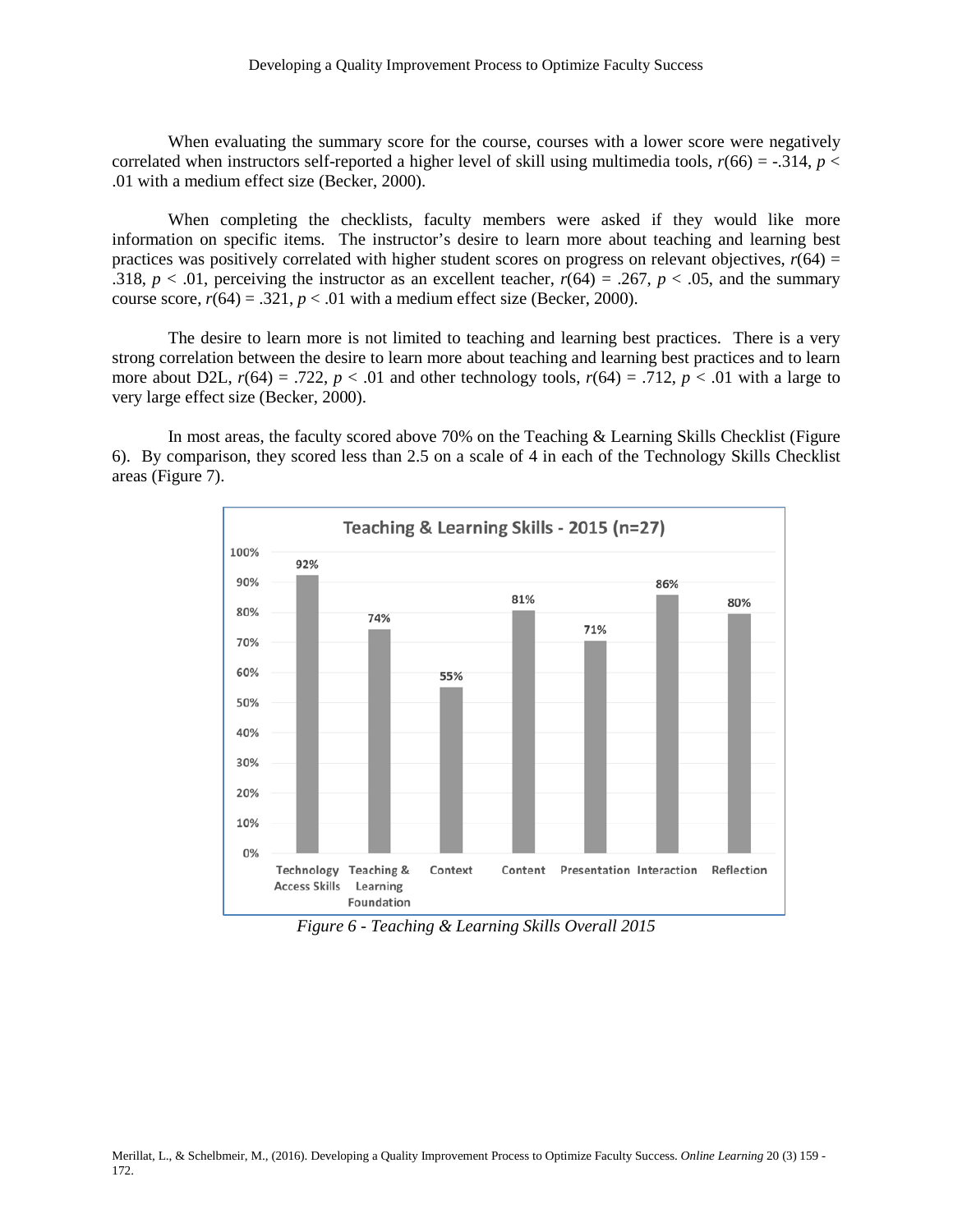

Although adjuncts were not included in the analysis above, adjuncts scores on the D2L assessment were compared to other faculty based on 2015/2016 data. Analysis revealed that adjunct faculty scored lower than full or part-time faculty in application of D2L skills (Figure 8).



*Figure 8 - D2L Skills - Faculty vs. Adjunct Comparison*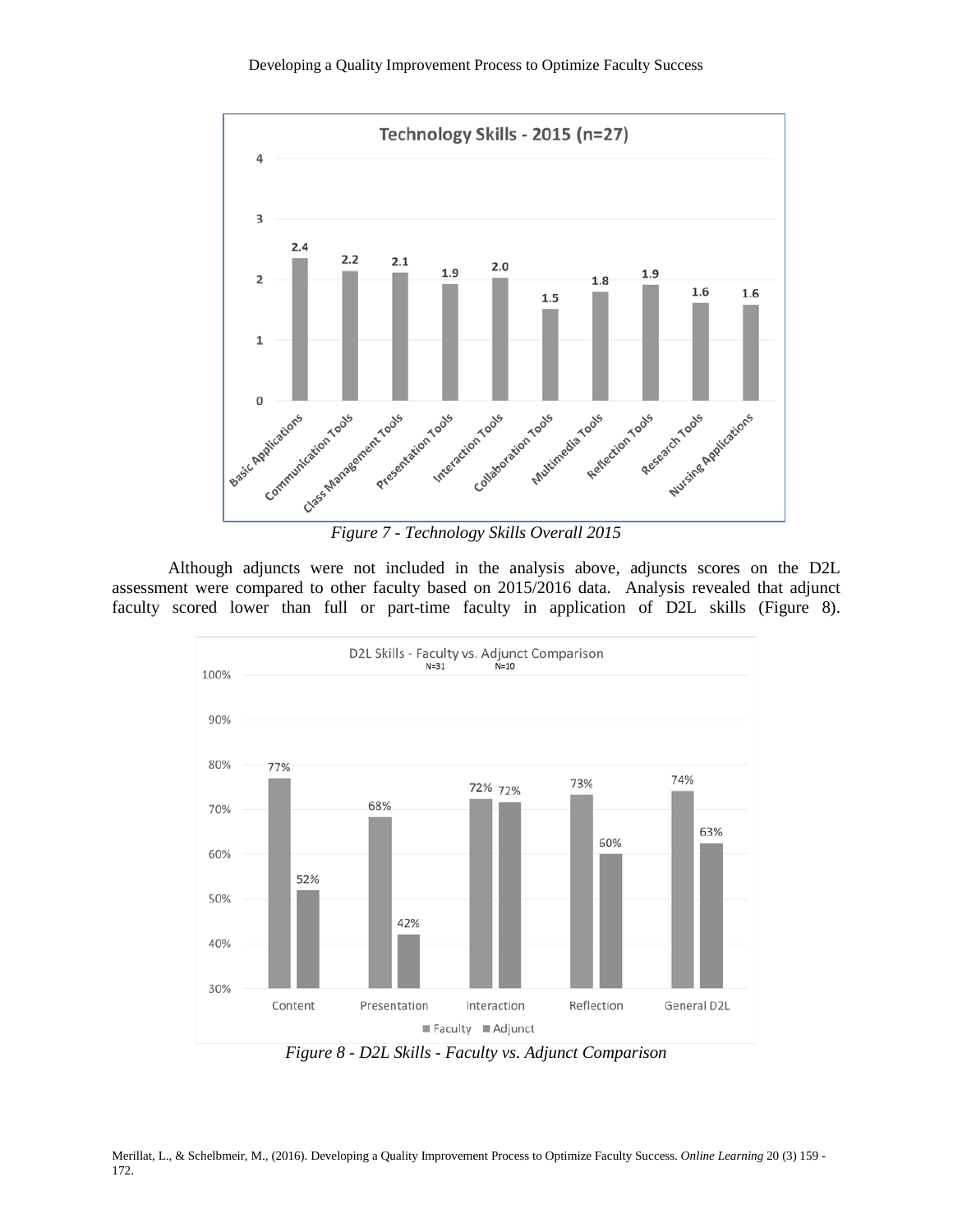## **Discussion**

The results highlight the importance for all faculty members to be adequately trained on an institution's learning management system, even if they only teach traditional face-to-face courses. The LMS is a primary communications channel for many instructors, and students rely heavily on this medium. Email can be cumbersome and is often overlooked by students who may be inundated with university "spam." The LMS can provide a stable, consistent platform for communications. The LMS can be used to supplement content delivery so more time can spent on the all-important interaction between professors and students (Bowen, 2014).

It's important to note that there can be a disparity in the skills level of full-time faculty and adjuncts in the use of an LMS (Figure 6). Repeated use of a tool doesn't guarantee that users will become more sophisticated in its use. Blackboard users tend to use only the most basic features and to use the class management features rather than to use Blackboard as an instructional tool (Woods, Baker, & Hopper, 2004; Malikowski, Thompson, & Thies, 2007; Merillat, 2008). Adjunct faculty members may not have access to the same level of orientation, training, and support as full-time faculty.

The negative correlations between presentation and multimedia skills with students' perception of progress towards goals and perceived quality of the course raise some interesting questions. For many years, educators have been operating under the assumption that improved presentation and multimedia can increase student interest and understanding of course material (Nowaczyk, Santos, & Patton, 1998; Gatlin-Watts, Arn, & Kordsmeier, 1999; Tsung Juang, W., 2010). At the School of Nursing, several factors may work against this positive outcome. Faculty members may know how to use presentation and multimedia tools, but not how to use them effectively in the classroom. For example,

- Instructors rely too heavily on presentation tools such as PowerPoint (Bowen, 2006).
- Students are easily bored with "dated" multimedia (Sorensen, 2015).
- When instructors use these tools, they might not be following best practices (Apperson, Laws, & Scepansky, 2008).
- Instructors use these tools at the expense of student interaction (Bowen, 2006).

Analysis showed a positive correlation between an instructor's desire to learn more about teaching and learning best practices and students' perceptions of progress toward objectives, excellence of teacher, and the overall course score. An instructor's attitude toward the learning experience can have an impact. Alsharif  $\&$  Qi (2014) found that instructor enthusiasm was most highly correlated with student intrinsic motivation and vitality. The desire to learn can be infectious. Those instructors who expressed a desire to learn about teaching and learning best practices also expressed a desire to learn more about D2L and other technology tools.

## **Conclusion**

Based on these results, professional development will be optimized to ensure that all faculty members—especially new faculty and adjuncts—will be adequately trained to use the learning management system (D2L). Self-paced modules, D2L Bootcamp and D2L Advanced Topics have been added to My Faculty Center. Professional development needs to emphasize the effective use of technology in the classroom, and not simply the use of technology.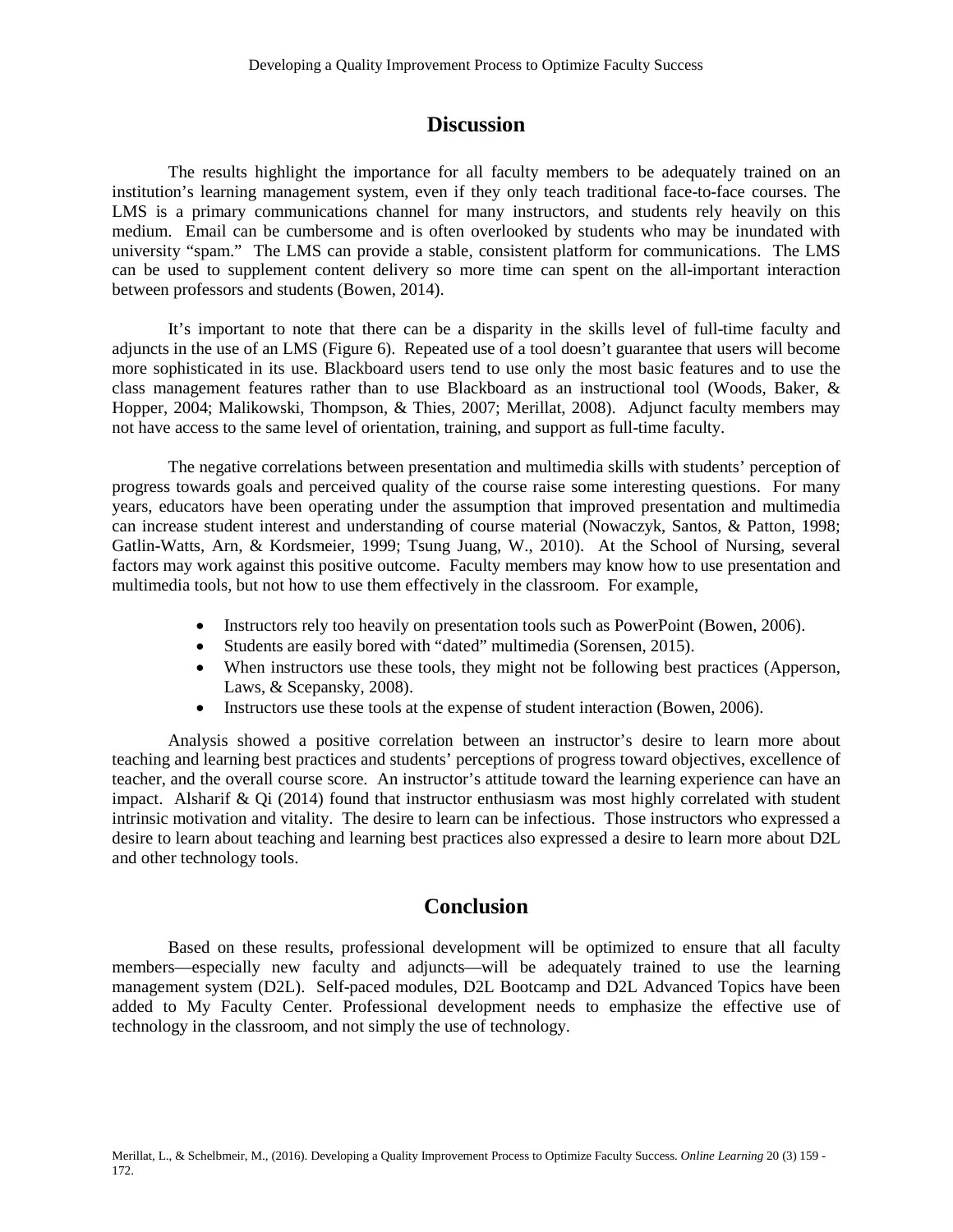The initial results of the systematic implementation of the Faculty Enrichment Program are encouraging, and faculty members demonstrate progress in nearly all areas. The next step of our evaluation includes a similar analysis for exclusively online courses to determine if any variation exists within this subset versus the whole, as well as to examine differences between and among graduate and undergraduate courses and instructors.

# **References**

- Alsharif, N. Z., & Qi, Y. (2014). A three-year study of the impact of instructor attitude, enthusiasm, and teaching style on student learning in a medicinal chemistry course. *American Journal of Pharmaceutical Education*, 78(7), 132. doi: 10.5688/ajpe787132
- Apperson, J. M., Laws, E. L., & Scepansky, J. A. (2008). An assessment of student preferences for PowerPoint presentation structure in undergraduate courses. Computers & Education, 50(1), 148-153. doi: 10.1016/j.compedu.2006.04.003
- Appel, S. J., Wadas, T. M., Talley, M. H., & Williams, A. M. (2013). Teaching diagnostic reasoning: Transitioning from a live to a distance accessible online classroom in an Adult Acute Care Nurse Practitioner Program. *Journal of Nursing Education and Practice*, *3*(12), 125-132. doi:10.5430/jnep.v3n12p125
- Arah, O. A., Hoekstra, J. B. L., Bos, A. P., Lombarts, K. J. (2011) New tools for systematic evaluation of teaching qualities of medical faculty: Results of an ongoing multi-center survey. *PLoS ONE 6*(10): e25983. doi:10.1371/journal.pone.0025983
- Badawood, A., Steenkamp, A. L., & Al-Werfalli, D. (2013). A systematic approach to faculty development - capability improvement for blended learning. *Information Systems Education Journal*, *11*(3), 101-114.
- Baker, D. E. (2003). *Online technology teaching model: A pilot test by nursing faculty* (Order No. 3085451). Available from ProQuest Nursing & Allied Health Source. (305346456). Retrieved from [http://0](http://0-search.proquest.com.topekalibraries.info/docview/305346456?accountid=29089) [search.proquest.com.topekalibraries.info/docview/305346456?accountid=29089](http://0-search.proquest.com.topekalibraries.info/docview/305346456?accountid=29089)
- Becker, L. (2000). Effect Size (ES). Retrieved from [http://www.uccs.edu/lbecker/effect](http://www.uccs.edu/lbecker/effect-size.html%232.%20Correlation%20measures%20of%20effect)[size.html#2. Correlation measures of effect](http://www.uccs.edu/lbecker/effect-size.html%232.%20Correlation%20measures%20of%20effect)
- Bowen, J. A. (2006). Teaching naked: Why removing technology from your classroom will improve student learning. *The National Teaching & Learning Forum, 16*(1), 1-14. Retrieved from [http://www.physics.emory.edu/faculty/weeks//journal/bowen06.pdf](http://www.physics.emory.edu/faculty/weeks/journal/bowen06.pdf)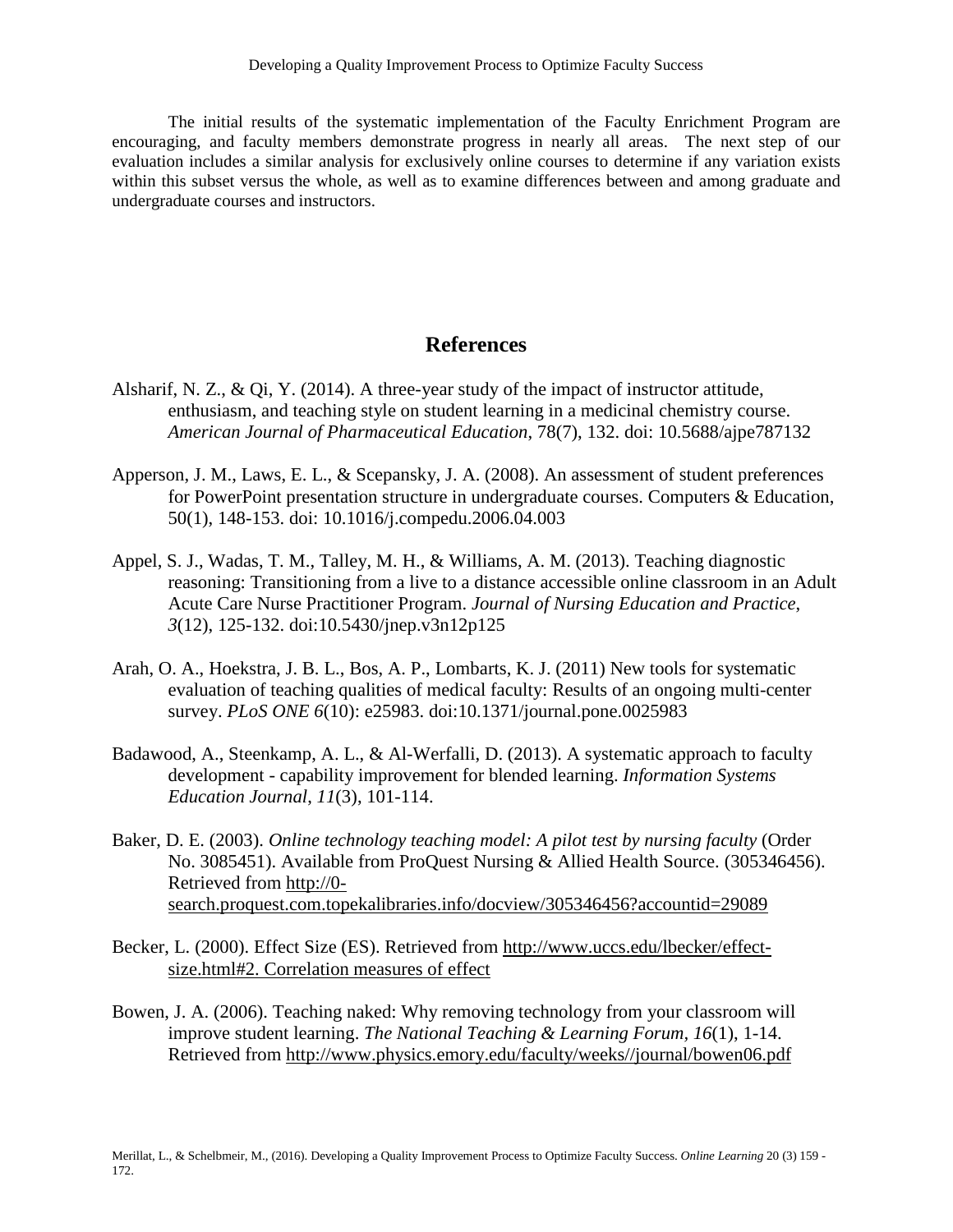- Fuller, R. G. (2006). *Faculty practices in successful asynchronous online distance education: A study within health education programs* (Order No. 3229303). Available from ProQuest Nursing & Allied Health Source. (305248012). Retrieved from [http://0](http://0-search.proquest.com.topekalibraries.info/docview/305248012?accountid=29089) [search.proquest.com.topekalibraries.info/docview/305248012?accountid=29089](http://0-search.proquest.com.topekalibraries.info/docview/305248012?accountid=29089)
- Gatlin-Watts, R., Arn, J., & Kordsmeier, W. (1999). Multimedia as an instructional tool: Perceptions of college department chairs. *Education, 120*(1), 190.
- How to Improve. (n.d.) Retrieved from <http://www.ihi.org/resources/Pages/HowtoImprove/default.aspx>
- IDEA. (n.d.). Student Ratings of Instruction. Retrieved from<http://ideaedu.org/>
- Lewis, A.C. (2000). *Revisioning professional development: What learner-centered professional development looks like*. Washington, D.C.: Office of Educational Research and Improvement. (ERIC document reproduction service number ED 443 806).
- Malikowski, S., Thompson, M., & Theis, J. (2007). A model for research into course management systems: Bridging technology and learning theory*. Journal of Educational Computing Research,* 36(2), 149-173.
- McDonald, J. (2015, July 20). Multiple comparisons. Retrieved from <http://www.biostathandbook.com/multiplecomparisons.html>
- Merillat, L. (2008). *Exploring the history of and the emotional attachment to a teacher tool using a theoretical framework for interactions.* Dissertation Abstracts International, 69 (04). (UMI No. 3311319).
- Merillat, L. (2011). [Improved Use of Features in Online Courses with Learning Center-Based Professional Development]. Unpublished raw data.
- Merillat, L. & Scheibmeir, M. (2015). Developing a Systematic Approach for Faculty Enrichment Using Detailed Assessments as a Basis. In *Proceedings of Global Learn 2015* (pp. 306-312). Association for the Advancement of Computing in Education (AACE). Retrieved from<http://www.editlib.org/p/150873>
- NLN Board of Governors. (2015, January). A VISION FOR the Changing Faculty Role: Preparing Students for the Technology World of Health Care. Retrieved from [https://www.nln.org/docs/default-source/about/nln-vision-series-\(position-statements\)/a](https://www.nln.org/docs/default-source/about/nln-vision-series-(position-statements)/a-vision-for-the-changing-faculty-role-preparing-students-for-the-technological-world-of-health-care.pdf?sfvrsn=0)[vision-for-the-changing-faculty-role-preparing-students-for-the-technological-world-of](https://www.nln.org/docs/default-source/about/nln-vision-series-(position-statements)/a-vision-for-the-changing-faculty-role-preparing-students-for-the-technological-world-of-health-care.pdf?sfvrsn=0)[health-care.pdf?sfvrsn=0](https://www.nln.org/docs/default-source/about/nln-vision-series-(position-statements)/a-vision-for-the-changing-faculty-role-preparing-students-for-the-technological-world-of-health-care.pdf?sfvrsn=0)
- Nowaczyk, R. H., Santos, L. T., & Patton, C. (n.d.). Student perception of multimedia in the undergraduate classroom. *International Journal of Instructional Media,* 25(4), 367-382. Retrieved January 28, 2016.